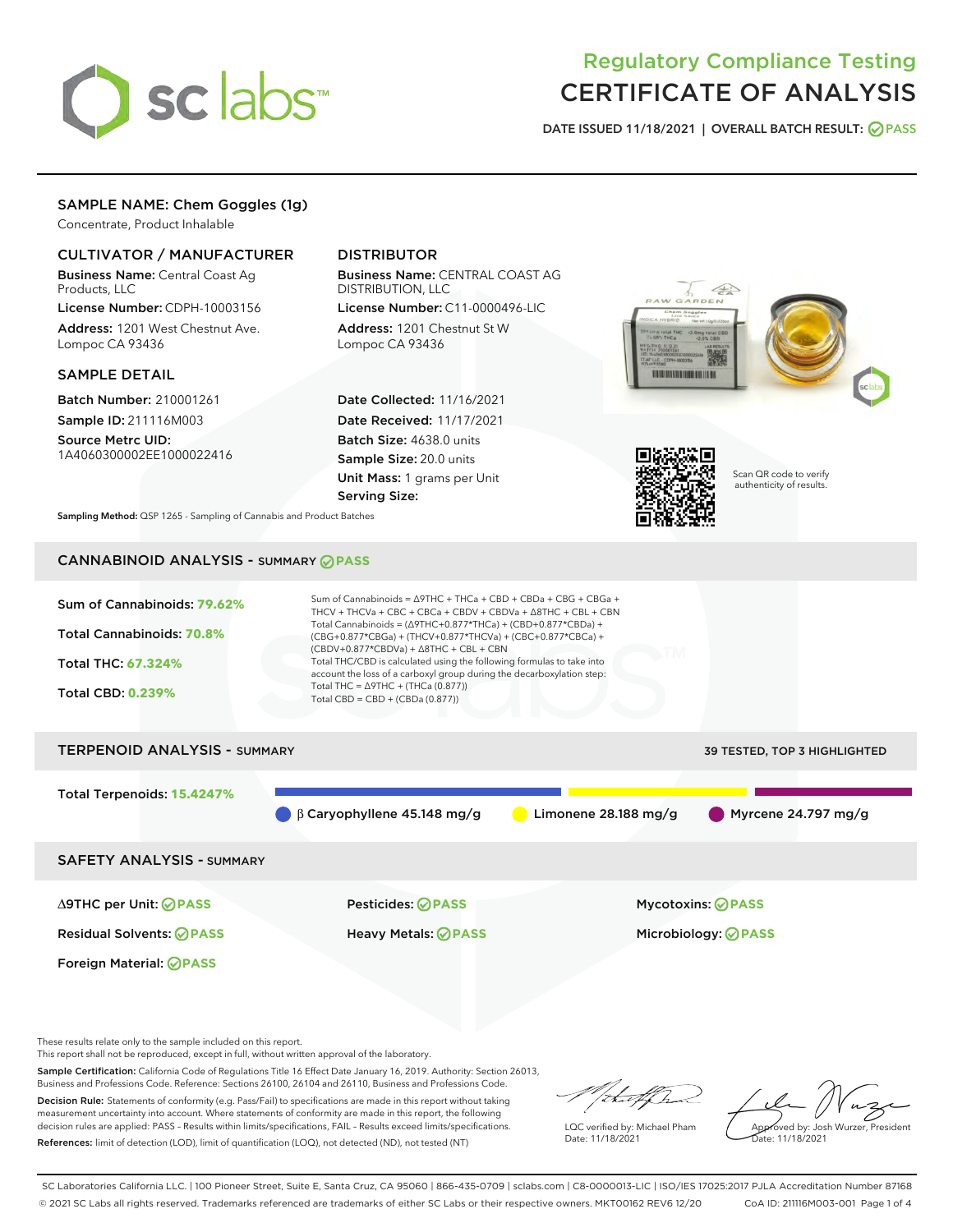



CHEM GOGGLES (1G) | DATE ISSUED 11/18/2021 | OVERALL BATCH RESULT: **○** PASS

#### CANNABINOID TEST RESULTS - 11/18/2021 2 PASS

Tested by high-performance liquid chromatography with diode-array detection (HPLC-DAD). **Method:** QSP 1157 - Analysis of Cannabinoids by HPLC-DAD

#### TOTAL CANNABINOIDS: **70.8%**

Total Cannabinoids (Total THC) + (Total CBD) + (Total CBG) + (Total THCV) + (Total CBC) + (Total CBDV) + ∆8THC + CBL + CBN

TOTAL THC: **67.324%** Total THC (∆9THC+0.877\*THCa)

TOTAL CBD: **0.239%** Total CBD (CBD+0.877\*CBDa)

TOTAL CBG: 1.96% Total CBG (CBG+0.877\*CBGa)

TOTAL THCV: 0.289% Total THCV (THCV+0.877\*THCVa)

TOTAL CBC: 1.0% Total CBC (CBC+0.877\*CBCa)

TOTAL CBDV: ND Total CBDV (CBDV+0.877\*CBDVa)

| <b>COMPOUND</b>            | LOD/LOQ<br>(mg/g) | <b>MEASUREMENT</b><br><b>UNCERTAINTY</b><br>(mg/g) | <b>RESULT</b><br>(mg/g) | <b>RESULT</b><br>(%) |
|----------------------------|-------------------|----------------------------------------------------|-------------------------|----------------------|
| <b>THCa</b>                | 0.05/0.14         | ±17.500                                            | 680.94                  | 68.094               |
| <b>A9THC</b>               | 0.06 / 0.26       | ±2.616                                             | 76.06                   | 7.606                |
| <b>CBGa</b>                | 0.1/0.2           | ±1.00                                              | 19.1                    | 1.91                 |
| <b>CBCa</b>                | 0.07 / 0.28       | ±0.475                                             | 9.72                    | 0.972                |
| <b>THCVa</b>               | 0.07/0.20         | ±0.157                                             | 3.29                    | 0.329                |
| <b>CBG</b>                 | 0.06/0.19         | ±0.113                                             | 2.88                    | 0.288                |
| <b>CBDa</b>                | 0.02/0.19         | ±0.080                                             | 2.73                    | 0.273                |
| <b>CBC</b>                 | 0.2 / 0.5         | ±0.04                                              | 1.5                     | 0.15                 |
| A8THC                      | 0.1/0.4           | N/A                                                | <b>ND</b>               | <b>ND</b>            |
| <b>THCV</b>                | 0.1 / 0.2         | N/A                                                | <b>ND</b>               | <b>ND</b>            |
| <b>CBD</b>                 | 0.07/0.29         | N/A                                                | <b>ND</b>               | <b>ND</b>            |
| <b>CBDV</b>                | 0.04 / 0.15       | N/A                                                | <b>ND</b>               | <b>ND</b>            |
| <b>CBDVa</b>               | 0.03 / 0.53       | N/A                                                | <b>ND</b>               | <b>ND</b>            |
| <b>CBL</b>                 | 0.06 / 0.24       | N/A                                                | <b>ND</b>               | <b>ND</b>            |
| <b>CBN</b>                 | 0.1/0.3           | N/A                                                | <b>ND</b>               | <b>ND</b>            |
| <b>SUM OF CANNABINOIDS</b> |                   |                                                    | 796.2 mg/g              | 79.62%               |

#### **UNIT MASS: 1 grams per Unit**

| ∆9THC per Unit                        | 1120 per-package limit | 76.06 mg/unit    | <b>PASS</b> |
|---------------------------------------|------------------------|------------------|-------------|
| <b>Total THC per Unit</b>             |                        | $673.24$ mg/unit |             |
| <b>CBD per Unit</b>                   |                        | <b>ND</b>        |             |
| <b>Total CBD per Unit</b>             |                        | $2.39$ mg/unit   |             |
| Sum of Cannabinoids<br>per Unit       |                        | 796.2 mg/unit    |             |
| <b>Total Cannabinoids</b><br>per Unit |                        | 708.1 mg/unit    |             |

| <b>COMPOUND</b>        | <b>LOD/LOQ</b><br>(mg/g) | <b>UNCERTAINTY</b><br>(mg/g) | <b>RESULT</b><br>(mg/g) | <b>RESULT</b><br>(%) |
|------------------------|--------------------------|------------------------------|-------------------------|----------------------|
| $\beta$ Caryophyllene  | 0.004 / 0.012            | ±1.6073                      | 45.148                  | 4.5148               |
| Limonene               | 0.005 / 0.016            | ±0.4031                      | 28.188                  | 2.8188               |
| <b>Myrcene</b>         | 0.008 / 0.025            | ±0.3199                      | 24.797                  | 2.4797               |
| $\alpha$ Humulene      | 0.009/0.029              | ±0.4334                      | 13.502                  | 1.3502               |
| $\alpha$ Bisabolol     | 0.008 / 0.026            | ±0.4184                      | 7.835                   | 0.7835               |
| Linalool               | 0.009 / 0.032            | ±0.2527                      | 6.650                   | 0.6650               |
| $\alpha$ Pinene        | 0.005 / 0.017            | ±0.0410                      | 4.764                   | 0.4764               |
| <b>B</b> Pinene        | 0.004 / 0.014            | ±0.0528                      | 4.588                   | 0.4588               |
| Terpineol              | 0.016 / 0.055            | ±0.2490                      | 4.055                   | 0.4055               |
| Fenchol                | 0.010 / 0.034            | ±0.1047                      | 2.705                   | 0.2705               |
| Terpinolene            | 0.008 / 0.026            | ±0.0436                      | 2.127                   | 0.2127               |
| Ocimene                | 0.011 / 0.038            | ±0.0607                      | 1.892                   | 0.1892               |
| trans-β-Farnesene      | 0.008 / 0.025            | ±0.0567                      | 1.598                   | 0.1598               |
| Nerolidol              | 0.009 / 0.028            | ±0.0866                      | 1.377                   | 0.1377               |
| Guaiol                 | 0.009 / 0.030            | ±0.0588                      | 1.246                   | 0.1246               |
| Caryophyllene<br>Oxide | 0.010 / 0.033            | ±0.0527                      | 1.145                   | 0.1145               |
| <b>Borneol</b>         | 0.005 / 0.016            | ±0.0292                      | 0.695                   | 0.0695               |
| Camphene               | 0.005 / 0.015            | ±0.0053                      | 0.458                   | 0.0458               |
| Valencene              | 0.009 / 0.030            | ±0.0254                      | 0.369                   | 0.0369               |
| Citronellol            | 0.003 / 0.010            | ±0.0097                      | 0.199                   | 0.0199               |
| Fenchone               | 0.009 / 0.028            | ±0.0057                      | 0.197                   | 0.0197               |
| Geraniol               | 0.002 / 0.007            | ±0.0065                      | 0.147                   | 0.0147               |
| Sabinene Hydrate       | 0.006 / 0.022            | ±0.0044                      | 0.113                   | 0.0113               |
| $\alpha$ Phellandrene  | 0.006 / 0.020            | ±0.0013                      | 0.098                   | 0.0098               |
| 3 Carene               | 0.005 / 0.018            | ±0.0011                      | 0.076                   | 0.0076               |
| $\alpha$ Terpinene     | 0.005 / 0.017            | ±0.0011                      | 0.073                   | 0.0073               |
| $\gamma$ Terpinene     | 0.006 / 0.018            | ±0.0011                      | 0.066                   | 0.0066               |
| Eucalyptol             | 0.006 / 0.018            | ±0.0012                      | 0.049                   | 0.0049               |
| Nerol                  | 0.003 / 0.011            | ±0.0017                      | 0.038                   | 0.0038               |
| Sabinene               | 0.004 / 0.014            | ±0.0003                      | 0.029                   | 0.0029               |
| p-Cymene               | 0.005 / 0.016            | ±0.0006                      | 0.023                   | 0.0023               |
| (-)-Isopulegol         | 0.005 / 0.016            | N/A                          | ND                      | ND                   |
| Camphor                | 0.006 / 0.019            | N/A                          | <b>ND</b>               | ND                   |
| Isoborneol             | 0.004 / 0.012            | N/A                          | <b>ND</b>               | <b>ND</b>            |
| Menthol                | 0.008 / 0.025            | N/A                          | ND                      | ND                   |
| $R-(+)$ -Pulegone      | 0.003 / 0.011            | N/A                          | ND                      | ND                   |
| <b>Geranyl Acetate</b> | 0.004 / 0.014            | N/A                          | ND                      | <b>ND</b>            |
| $\alpha$ Cedrene       | 0.005 / 0.016            | N/A                          | ND                      | ND                   |
| Cedrol                 | 0.008 / 0.027            | N/A                          | <b>ND</b>               | <b>ND</b>            |

TOTAL TERPENOIDS 154.247 mg/g 15.4247%

#### TERPENOID TEST RESULTS - 11/18/2021

Terpene analysis utilizing gas chromatography-flame ionization detection (GC-FID). **Method:** QSP 1192 - Analysis of Terpenoids by GC-FID

MEASUREMENT

SC Laboratories California LLC. | 100 Pioneer Street, Suite E, Santa Cruz, CA 95060 | 866-435-0709 | sclabs.com | C8-0000013-LIC | ISO/IES 17025:2017 PJLA Accreditation Number 87168 © 2021 SC Labs all rights reserved. Trademarks referenced are trademarks of either SC Labs or their respective owners. MKT00162 REV6 12/20 CoA ID: 211116M003-001 Page 2 of 4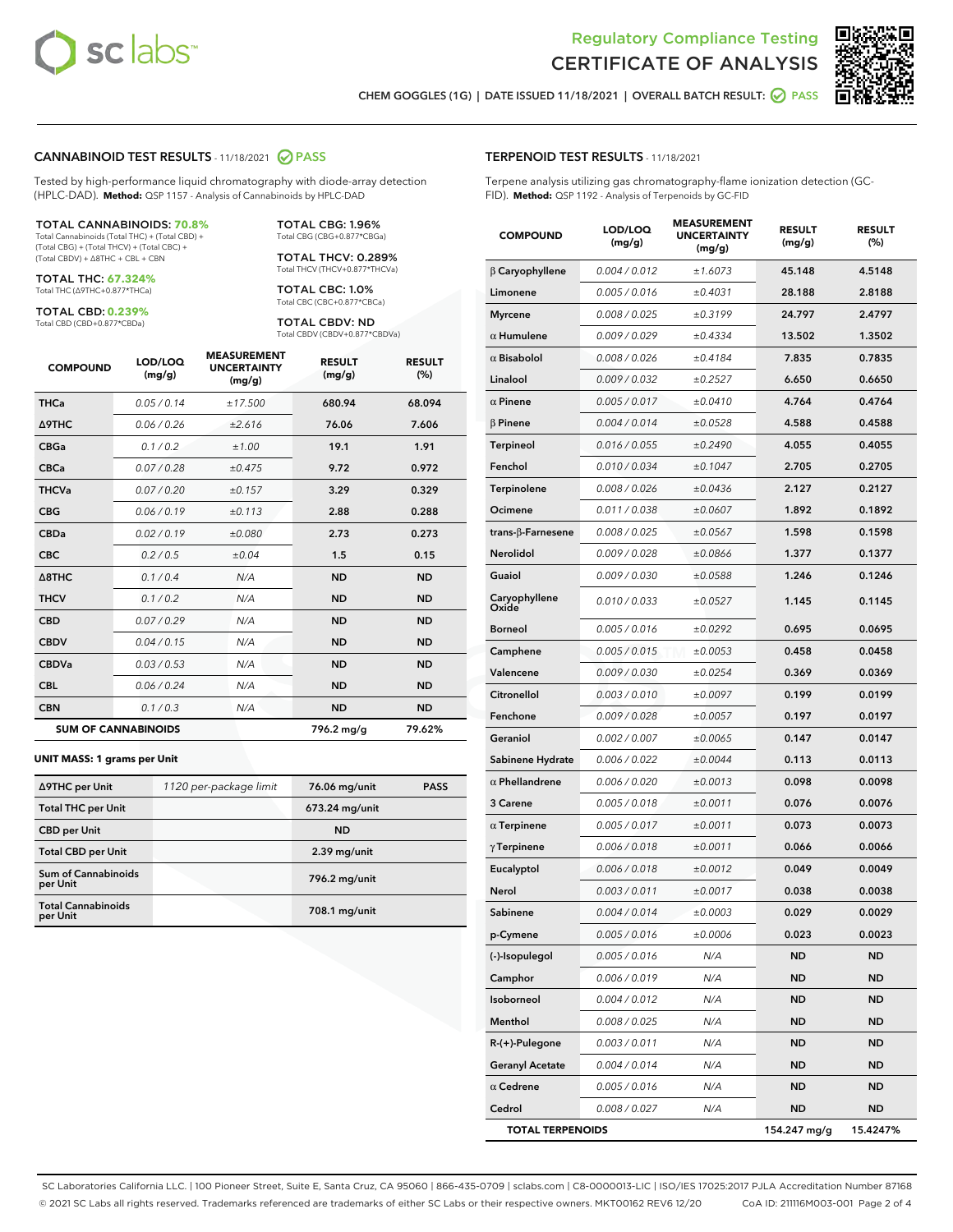



CHEM GOGGLES (1G) | DATE ISSUED 11/18/2021 | OVERALL BATCH RESULT: ● PASS

#### CATEGORY 1 PESTICIDE TEST RESULTS - 11/17/2021 @ PASS

Pesticide and plant growth regulator analysis utilizing high-performance liquid chromatography-mass spectrometry (HPLC-MS) or gas chromatography-mass spectrometry (GC-MS). \*GC-MS utilized where indicated. **Method:** QSP 1212 - Analysis of Pesticides and Mycotoxins by LC-MS or QSP 1213 - Analysis of Pesticides by GC-MS

| <b>COMPOUND</b>             | LOD/LOQ<br>$(\mu g/g)$ | <b>ACTION</b><br><b>LIMIT</b><br>$(\mu g/g)$ | <b>MEASUREMENT</b><br><b>UNCERTAINTY</b><br>$(\mu g/g)$ | <b>RESULT</b><br>$(\mu g/g)$ | <b>RESULT</b> |
|-----------------------------|------------------------|----------------------------------------------|---------------------------------------------------------|------------------------------|---------------|
| Aldicarb                    | 0.03/0.08              | $\ge$ LOD                                    | N/A                                                     | <b>ND</b>                    | <b>PASS</b>   |
| Carbofuran                  | 0.02 / 0.05            | $\geq$ LOD                                   | N/A                                                     | <b>ND</b>                    | <b>PASS</b>   |
| Chlordane*                  | 0.03 / 0.08            | $\ge$ LOD                                    | N/A                                                     | <b>ND</b>                    | <b>PASS</b>   |
| Chlorfenapyr*               | 0.03/0.10              | $\geq$ LOD                                   | N/A                                                     | <b>ND</b>                    | <b>PASS</b>   |
| Chlorpyrifos                | 0.02 / 0.06            | $\geq$ LOD                                   | N/A                                                     | <b>ND</b>                    | <b>PASS</b>   |
| Coumaphos                   | 0.02 / 0.07            | $\ge$ LOD                                    | N/A                                                     | <b>ND</b>                    | <b>PASS</b>   |
| Daminozide                  | 0.02 / 0.07            | $\ge$ LOD                                    | N/A                                                     | <b>ND</b>                    | <b>PASS</b>   |
| <b>DDVP</b><br>(Dichlorvos) | 0.03/0.09              | $>$ LOD                                      | N/A                                                     | <b>ND</b>                    | <b>PASS</b>   |
| Dimethoate                  | 0.03 / 0.08            | $\ge$ LOD                                    | N/A                                                     | <b>ND</b>                    | <b>PASS</b>   |
| Ethoprop(hos)               | 0.03/0.10              | $\ge$ LOD                                    | N/A                                                     | <b>ND</b>                    | <b>PASS</b>   |
| Etofenprox                  | 0.02/0.06              | $>$ LOD                                      | N/A                                                     | <b>ND</b>                    | <b>PASS</b>   |
| Fenoxycarb                  | 0.03/0.08              | $\ge$ LOD                                    | N/A                                                     | <b>ND</b>                    | <b>PASS</b>   |
| Fipronil                    | 0.03/0.08              | $>$ LOD                                      | N/A                                                     | <b>ND</b>                    | <b>PASS</b>   |
| Imazalil                    | 0.02 / 0.06            | $\ge$ LOD                                    | N/A                                                     | <b>ND</b>                    | <b>PASS</b>   |
| Methiocarb                  | 0.02 / 0.07            | $\ge$ LOD                                    | N/A                                                     | <b>ND</b>                    | <b>PASS</b>   |
| Methyl<br>parathion         | 0.03/0.10              | $>$ LOD                                      | N/A                                                     | <b>ND</b>                    | <b>PASS</b>   |
| <b>Mevinphos</b>            | 0.03/0.09              | $>$ LOD                                      | N/A                                                     | <b>ND</b>                    | <b>PASS</b>   |
| Paclobutrazol               | 0.02 / 0.05            | $\ge$ LOD                                    | N/A                                                     | <b>ND</b>                    | <b>PASS</b>   |
| Propoxur                    | 0.03/0.09              | $\ge$ LOD                                    | N/A                                                     | <b>ND</b>                    | <b>PASS</b>   |
| Spiroxamine                 | 0.03 / 0.08            | $\ge$ LOD                                    | N/A                                                     | <b>ND</b>                    | <b>PASS</b>   |
| Thiacloprid                 | 0.03/0.10              | $\ge$ LOD                                    | N/A                                                     | <b>ND</b>                    | <b>PASS</b>   |

#### CATEGORY 2 PESTICIDE TEST RESULTS - 11/17/2021 @ PASS

| <b>COMPOUND</b>          | LOD/LOQ<br>$(\mu g/g)$ | <b>ACTION</b><br><b>LIMIT</b><br>$(\mu g/g)$ | <b>MEASUREMENT</b><br><b>UNCERTAINTY</b><br>$(\mu g/g)$ | <b>RESULT</b><br>$(\mu g/g)$ | <b>RESULT</b> |
|--------------------------|------------------------|----------------------------------------------|---------------------------------------------------------|------------------------------|---------------|
| Abamectin                | 0.03/0.10              | 0.1                                          | N/A                                                     | <b>ND</b>                    | <b>PASS</b>   |
| Acephate                 | 0.02/0.07              | 0.1                                          | N/A                                                     | <b>ND</b>                    | <b>PASS</b>   |
| Acequinocyl              | 0.02/0.07              | 0.1                                          | N/A                                                     | <b>ND</b>                    | <b>PASS</b>   |
| Acetamiprid              | 0.02/0.05              | 0.1                                          | N/A                                                     | <b>ND</b>                    | <b>PASS</b>   |
| Azoxystrobin             | 0.02/0.07              | 0.1                                          | N/A                                                     | <b>ND</b>                    | <b>PASS</b>   |
| <b>Bifenazate</b>        | 0.01/0.04              | 0.1                                          | N/A                                                     | <b>ND</b>                    | <b>PASS</b>   |
| <b>Bifenthrin</b>        | 0.02 / 0.05            | 3                                            | N/A                                                     | <b>ND</b>                    | <b>PASS</b>   |
| <b>Boscalid</b>          | 0.03/0.09              | 0.1                                          | N/A                                                     | <b>ND</b>                    | <b>PASS</b>   |
| Captan                   | 0.19/0.57              | 0.7                                          | N/A                                                     | <b>ND</b>                    | <b>PASS</b>   |
| Carbaryl                 | 0.02/0.06              | 0.5                                          | N/A                                                     | <b>ND</b>                    | <b>PASS</b>   |
| Chlorantranilip-<br>role | 0.04/0.12              | 10                                           | N/A                                                     | <b>ND</b>                    | <b>PASS</b>   |
| Clofentezine             | 0.03/0.09              | 0.1                                          | N/A                                                     | <b>ND</b>                    | <b>PASS</b>   |

#### CATEGORY 2 PESTICIDE TEST RESULTS - 11/17/2021 continued

| <b>COMPOUND</b>               | LOD/LOQ<br>(µg/g) | <b>ACTION</b><br>LIMIT<br>$(\mu g/g)$ | <b>MEASUREMENT</b><br><b>UNCERTAINTY</b><br>(µg/g) | <b>RESULT</b><br>(µg/g) | <b>RESULT</b> |
|-------------------------------|-------------------|---------------------------------------|----------------------------------------------------|-------------------------|---------------|
| Cyfluthrin                    | 0.12 / 0.38       | 2                                     | N/A                                                | ND                      | <b>PASS</b>   |
| Cypermethrin                  | 0.11 / 0.32       | 1                                     | N/A                                                | ND                      | PASS          |
| Diazinon                      | 0.02 / 0.05       | 0.1                                   | N/A                                                | ND                      | PASS          |
| Dimethomorph                  | 0.03 / 0.09       | $\overline{c}$                        | N/A                                                | <b>ND</b>               | <b>PASS</b>   |
| Etoxazole                     | 0.02 / 0.06       | 0.1                                   | N/A                                                | ND                      | <b>PASS</b>   |
| Fenhexamid                    | 0.03 / 0.09       | 0.1                                   | N/A                                                | ND                      | <b>PASS</b>   |
| Fenpyroximate                 | 0.02 / 0.06       | 0.1                                   | N/A                                                | <b>ND</b>               | <b>PASS</b>   |
| Flonicamid                    | 0.03 / 0.10       | 0.1                                   | N/A                                                | <b>ND</b>               | <b>PASS</b>   |
| Fludioxonil                   | 0.03 / 0.10       | 0.1                                   | N/A                                                | <b>ND</b>               | <b>PASS</b>   |
| Hexythiazox                   | 0.02 / 0.07       | 0.1                                   | N/A                                                | <b>ND</b>               | PASS          |
| Imidacloprid                  | 0.04 / 0.11       | 5                                     | N/A                                                | <b>ND</b>               | <b>PASS</b>   |
| Kresoxim-methyl               | 0.02 / 0.07       | 0.1                                   | N/A                                                | ND                      | <b>PASS</b>   |
| Malathion                     | 0.03 / 0.09       | 0.5                                   | N/A                                                | <b>ND</b>               | <b>PASS</b>   |
| Metalaxyl                     | 0.02 / 0.07       | $\overline{c}$                        | N/A                                                | <b>ND</b>               | <b>PASS</b>   |
| Methomyl                      | 0.03 / 0.10       | 1                                     | N/A                                                | ND                      | <b>PASS</b>   |
| Myclobutanil                  | 0.03/0.09         | 0.1                                   | N/A                                                | <b>ND</b>               | <b>PASS</b>   |
| Naled                         | 0.02 / 0.07       | 0.1                                   | N/A                                                | ND                      | <b>PASS</b>   |
| Oxamyl                        | 0.04 / 0.11       | 0.5                                   | N/A                                                | ND                      | <b>PASS</b>   |
| Pentachloronitro-<br>benzene* | 0.03 / 0.09       | 0.1                                   | N/A                                                | ND                      | <b>PASS</b>   |
| Permethrin                    | 0.04/0.12         | 0.5                                   | N/A                                                | <b>ND</b>               | <b>PASS</b>   |
| Phosmet                       | 0.03 / 0.10       | 0.1                                   | N/A                                                | ND                      | PASS          |
| Piperonylbu-<br>toxide        | 0.02 / 0.07       | 3                                     | N/A                                                | <b>ND</b>               | <b>PASS</b>   |
| Prallethrin                   | 0.03 / 0.08       | 0.1                                   | N/A                                                | <b>ND</b>               | <b>PASS</b>   |
| Propiconazole                 | 0.02 / 0.07       | 0.1                                   | N/A                                                | ND                      | <b>PASS</b>   |
| Pyrethrins                    | 0.04 / 0.12       | 0.5                                   | N/A                                                | ND                      | PASS          |
| Pyridaben                     | 0.02 / 0.07       | 0.1                                   | N/A                                                | <b>ND</b>               | <b>PASS</b>   |
| Spinetoram                    | 0.02 / 0.07       | 0.1                                   | N/A                                                | ND                      | <b>PASS</b>   |
| Spinosad                      | 0.02 / 0.07       | 0.1                                   | N/A                                                | ND                      | PASS          |
| Spiromesifen                  | 0.02 / 0.05       | 0.1                                   | N/A                                                | <b>ND</b>               | <b>PASS</b>   |
| Spirotetramat                 | 0.02 / 0.06       | 0.1                                   | N/A                                                | ND                      | <b>PASS</b>   |
| Tebuconazole                  | 0.02 / 0.07       | 0.1                                   | N/A                                                | ND                      | <b>PASS</b>   |
| Thiamethoxam                  | 0.03 / 0.10       | 5                                     | N/A                                                | <b>ND</b>               | <b>PASS</b>   |
| Trifloxystrobin               | 0.03 / 0.08       | 0.1                                   | N/A                                                | <b>ND</b>               | <b>PASS</b>   |

SC Laboratories California LLC. | 100 Pioneer Street, Suite E, Santa Cruz, CA 95060 | 866-435-0709 | sclabs.com | C8-0000013-LIC | ISO/IES 17025:2017 PJLA Accreditation Number 87168 © 2021 SC Labs all rights reserved. Trademarks referenced are trademarks of either SC Labs or their respective owners. MKT00162 REV6 12/20 CoA ID: 211116M003-001 Page 3 of 4